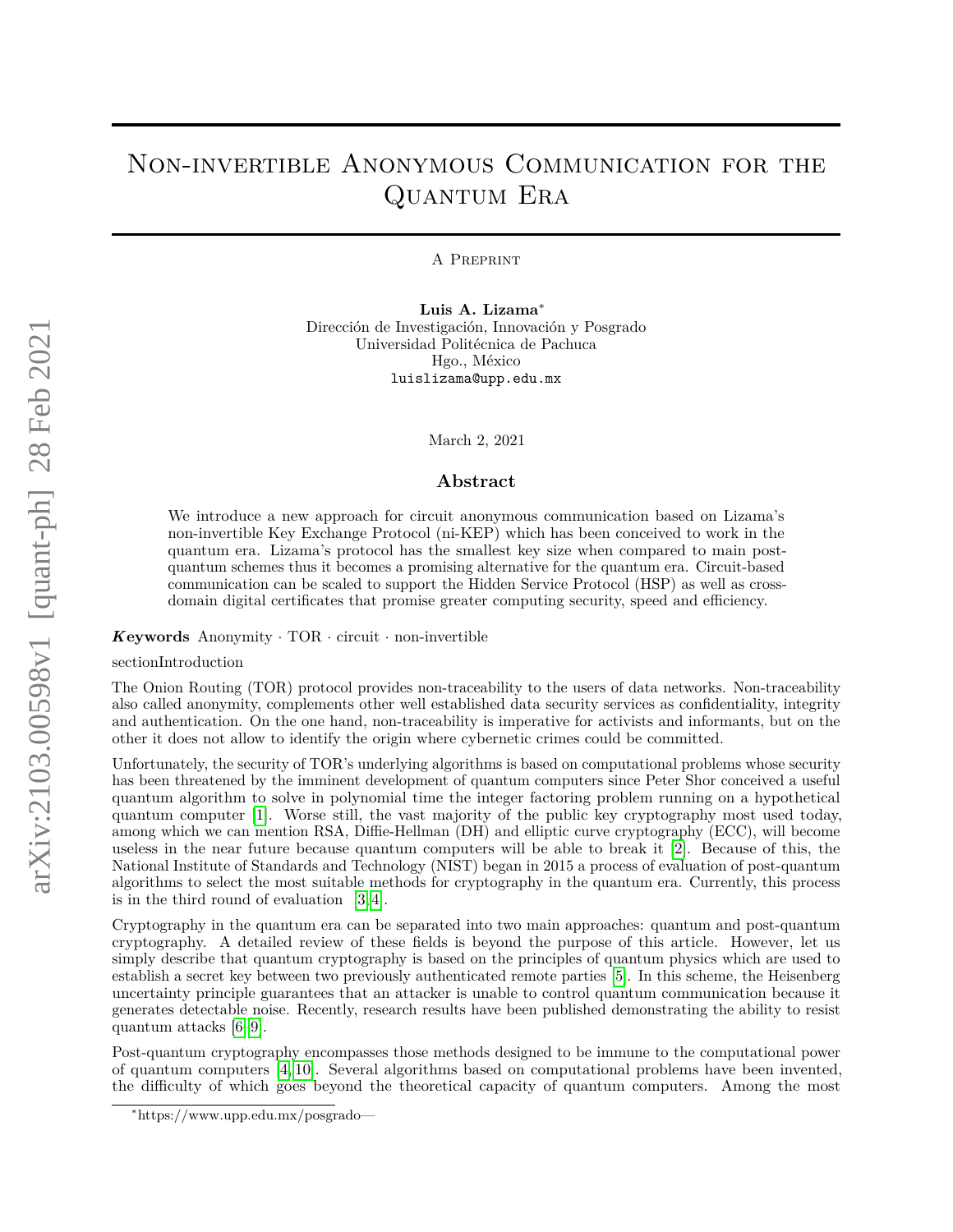prominent techniques, we can include code-based cryptography [\[11,](#page-7-8) [12\]](#page-8-0), lattice based key exchange [\[13,](#page-8-1) [14\]](#page-8-2), supersingular elliptic curve isogeny [\[15\]](#page-8-3), hash based cryptography [\[16–](#page-8-4)[19\]](#page-8-5), zero knowledge [\[20,](#page-8-6) [21\]](#page-8-7) and multivariate cryptography [\[22,](#page-8-8) [23\]](#page-8-9).

As a final remark, we emphasize that the security of current technologies widely used on the internet as bitcoin and blockchain would be seriously threatened by quantum computers. TOR would be in the same disadvantage, whose basic anonymizer mechanism is supported on RSA, Diffie-Hellman and Elliptic Curve Cryptography. In this work, we extend a novel cryptographic approach introduced by Lizama in [\[24,](#page-8-10) [25\]](#page-8-11) to achieve anonymous communication. In Appendix [A](#page-6-0) can be found a detailed description of this protocol. The rest of the paper is organized as follows: in Section 2 we describe the fundamentals of TOR and circuit operation, we briefly discuss the hidden service protocol. In Section 3 we explain some security issues of Lizama's ni-KEP and how it can be used to achieve non-traceability circuit communication. Finally, in Section 4 we emphasize the main advantages of our approach in terms of the key size, scalability and interoperability.

#### **1 Non-traceable circuit-based communication**

Today, the Onion Routing Protocol (TOR) has become the most widespread technology for achieving nontraceability and anonymous web browsing [\[26\]](#page-8-12). Non-traceability can be achieved thanks to a fundamental approach known as circuit-based communication between network nodes. In the following paragraphs we will discuss circuit-based communication and the hidden service protocol.

### **1.1 Circuit Initialization**

Circuit-based communication between a user Alice that we will denote here as A and a web server that we represent as S, is built along at least three nodes of the network that we write as B, C, D: the input node is denoted here as B, the intermediate node is C and the exit node is represented as D. The purpose of the circuit is to establish a secret key between Alice and each of the three nodes of the network hiding Alice's identity, at least from the intermediate node and the exit node. Alice establishes the secret key *kab* with B, who in turn allows Alice to set *kac* with C but as a result of this process input node B cannot know this key. Nodes B and C will allow Alice to derive *kad* with D, but again they cannot know the secret key. Using these keys, Alice prepares an onion data packet (see Figure [3\)](#page-2-0) so that input node B knows the request coming from Alice but ignores the final destination of the packet. Intermediate node C knows the identity of the input node and the next node in the packet path, but neither of them correspond to Alice or the final web server's identity. Finally, exit node D knows where is the web server but is unaware that Alice sent the request.

When using Diffie-Hellman (DH) as the key exchange algorithm and RSA as the authentication protocol, we see the circuit initialization in Figs. [1](#page-1-0) and [2](#page-2-1) where  $g^{x_i}$  mod p represents the DH constructor sent by user *i* and  $(g^{x_i} \mod p)^{e_j}$  mod $n_j$  means that the constructor is encrypted with the public key  $(e_j, n_j)$  that belongs to the target user *j*.

<span id="page-1-0"></span>

Figure 1: Alice sends B a packet with a Create B tag which means she must execute the key exchange protocol with A. Then, B sends a Created B confirmation response to Alice. Now, Alice sends B a packet labeled Relay B containing the Extend C command encrypted with *kab*. B decrypts it and forwards it to C. When B receives the Created C packet from C, she sends it back to Alice as a Relay B packet encrypted with  $k_{ab}$ . The hash value of the key  $H_k$  is appended to the packets for Alice to authenticate the source of the keys.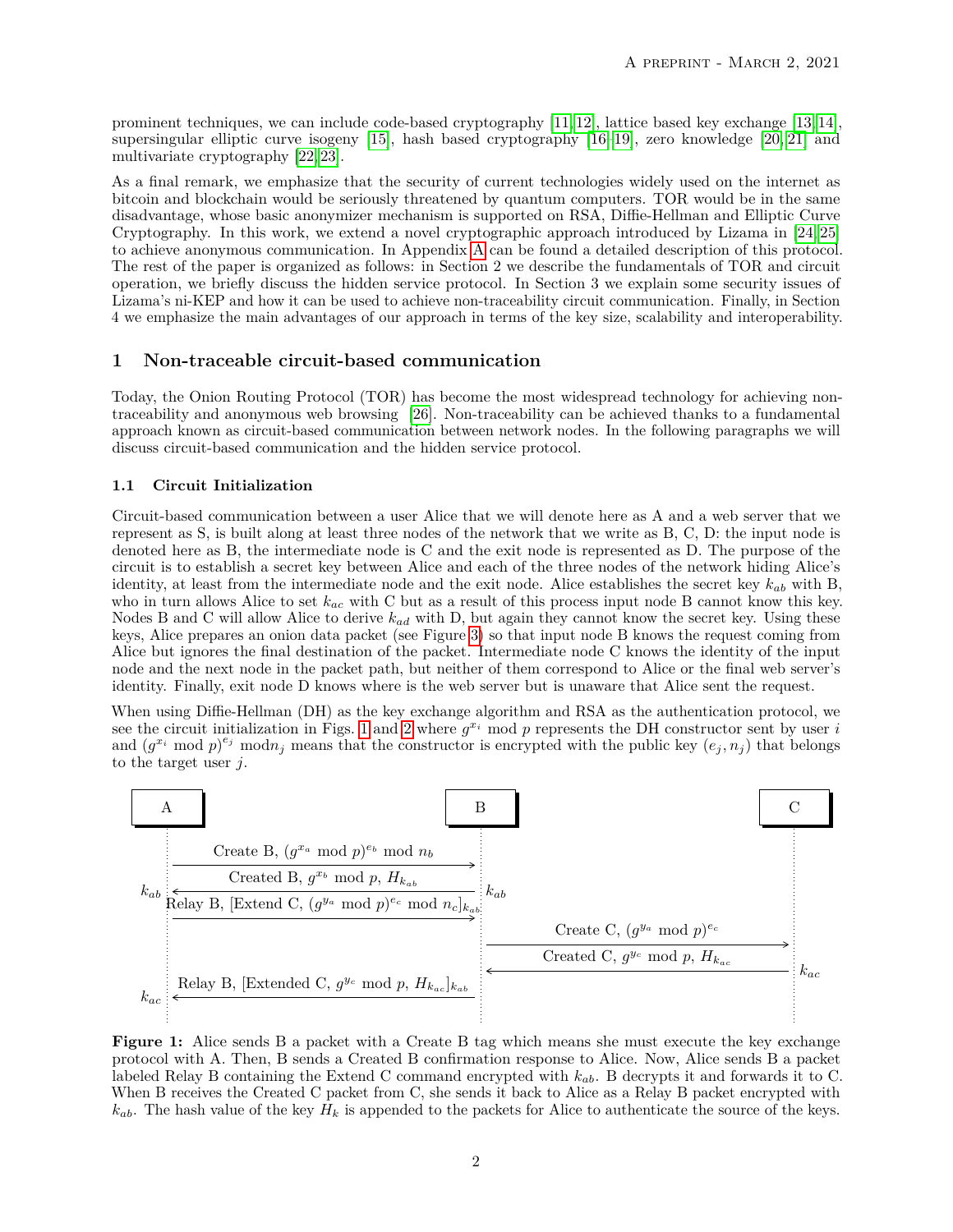<span id="page-2-1"></span>

**Figure 2:** When B receives a packet labeled Relay B from Alice, it forwards it to C as a Relay C command. Then, C decrypts the message with *kac* and forwards it to D as a Create D command. In the opposite direction, when C receives a packet from D labeled Created D, forwards it to B encrypted with *kac* and labeled Relay C. Then B delivers it to Alice as a Relay B packet. Alice decrypts it with *kac* and she gets *kad*, the secret key between Alice and output node D.

In Figure [3](#page-2-0) the onion routing protocol on the created circuits is shown. The notation  $[m]_k$  denotes that the message *m* is encrypted with *k*. Therefore, in the final phase of the protocol, the output node D gets *m* and delivers the request to the server. Then node D returns the server's response to C encrypted with *kad* by running the onion routing protocol in reverse.

<span id="page-2-0"></span>

**Figure 3:** Basic functionality of the circuit-based protocol. Node D retrieves *m* and delivers it to the web server.

#### **1.2 The Hidden Service Protocol**

In the above discussion, circuit-based communication gives Alice (A) anonymity, however, it is still possible to identify the location of the Web Server (S) on the network. To avoid being traced, the server must run the Hidden Service Protocol (HSP) which is based on basic circuit function and the Onion Routing Protocol. HSP is represented in Figure [4](#page-3-0) where the use of the circuits is observed. Instead of revealing its location on the network (that is, the IP address) by means of a directory service (DS), the web server publishes three nodes called Introduction Points (IP) that act as representatives of S and are connected to S through the three usual nodes of circuit-based communication. Alice randomly chooses an IP to inform S the chosen meeting point (RP) where the service will be achieved as shown in Figure [4.](#page-3-0) The Hidden Service Protocol demonstrates that the operation of the basic circuit makes it possible to keep the location of users and services on the network anonymous.

# **2 Non-traceability with Lizama's non-invertible Key Exchange Protocol**

A detailed description of Lizama's non-invertible Key Exchange Protocol (ni-KEP) can be found in [\[24,](#page-8-10) [25\]](#page-8-11). An overview of the protocol has been written in Appendix [A.](#page-6-0) In this section we detail a method to construct a circuit using Lizama's algorithm. A previous attempt was presented in [\[27\]](#page-8-13), however the protocol is vulnerable to a MITM attack. First of all, let us introduce the mathematical notation we will use to describe the protocol and some important security issues.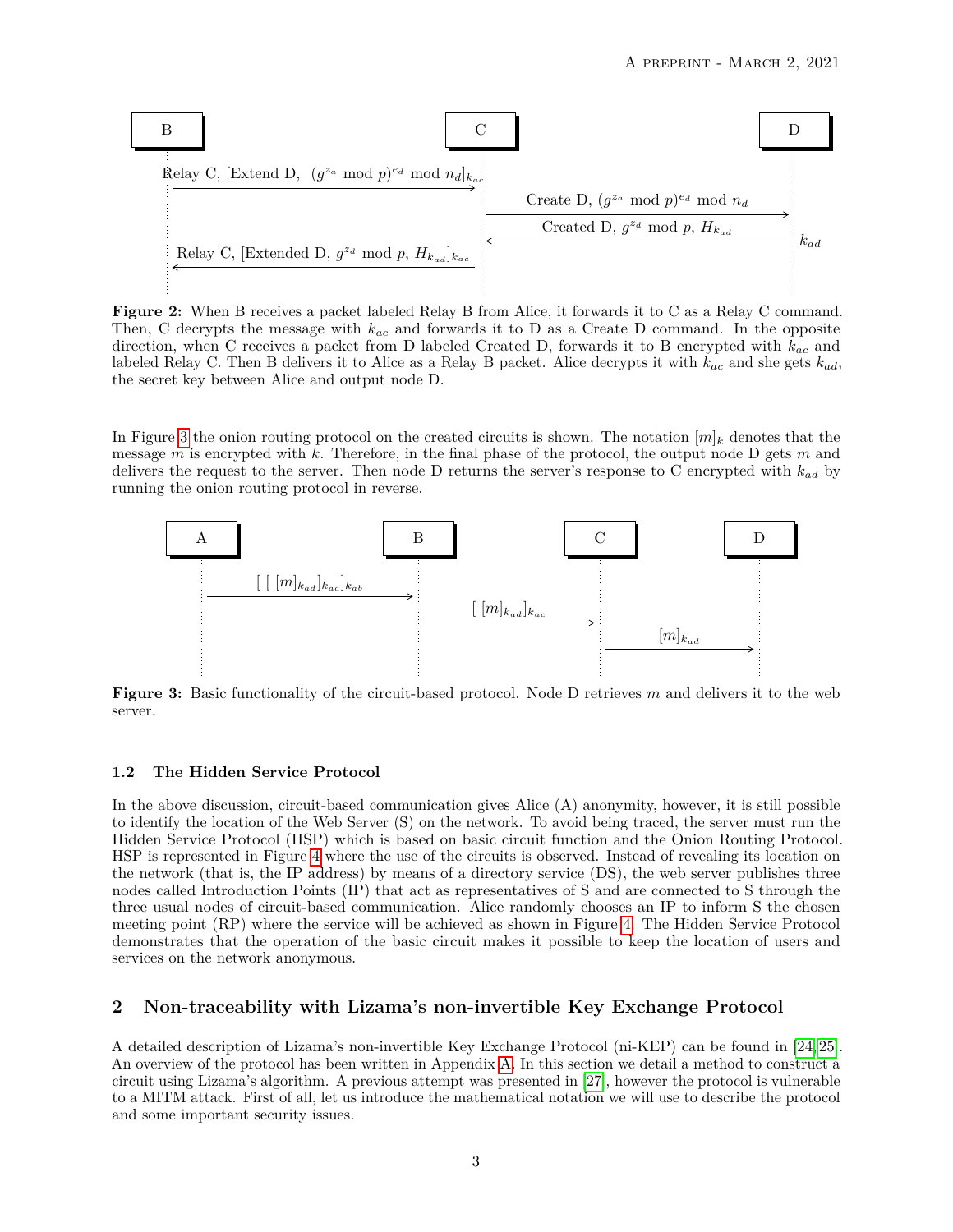<span id="page-3-0"></span>

**Figure 4:** Simplified representation of the Hidden Service Protocol (HSP).

#### **2.1 Mathematical notation**

We use the symbol  $(P_i, Q_i)$  to represent the public key of the user *i*. Here,  $P_i = p^{2x_i} k_i$  and  $Q_i = q^{y_i} k_i$  where  $(x_i, k_i)$  constitute the private key of the user *i* provided that  $x_i + y_i = \phi(n) + 1$ . User *j* raises the public key of *i* to the power given by his private key numbers. Then *j* returns to *i* the number  $[k_{i,j}]$   $k_i$  where  $[k_{i,j}] = p^{2x_i x_j} q^{y_i y_j}$  and  $k_i$  is a component of the private key of the user i, then he applies the inverse of  $k_i$  in order to derive the shared secret key  $k_{i,j}$ . The same procedure is applied in the opposite direction, so the user *i* sends to *j* the number  $[k_{i,j}]$   $k_j$  to get the same secret number  $k_{i,j}$  (see Table [1\)](#page-3-1).

<span id="page-3-1"></span>Table 1: Mathematical representation of the public keys. All operations are performed module *n* where  $n = pqr$ .

| Short notation              | Math operation                                 |
|-----------------------------|------------------------------------------------|
| $(P_i,Q_i)$                 | $P_i = p^{2x_i} k_i, Q_i = q^{y_i} k_i$        |
| $P_i^{x_j} \cdot Q_i^{y_j}$ | $(p^{2x_i}k_i)^{x_j} \cdot (q^{y_i}k_i)^{y_j}$ |
| $[k_{i,j}]$ $k_i$           | $p^{2x_ix_j}q^{y_iy_j}k_i$                     |

#### **2.2 Prefix attack**

Lizama's ni-KEP works as a cryptosystem as described in Appendix [A.](#page-6-0) Let's just highlight some of the most important security properties:

- 1. Encryption in Lizama's algorithm is performed multiplying by the encryption key, so we denote that a message *m* is encrypted with the key *k* as  $[w]_k$ .
- 2. The Lizama cryptosystem is homomorphic under the multiplication operation. Therefore, if we consider the encryption  $[w]_{k_a k_b}$  and assuming that we have the appropriate decryption key we can write:

$$
[w]_{k_{a}k_{b}k_{a}-1} = [w]_{k_{a}}
$$

$$
[w]_{k_{a}k_{b}k_{a}-1} = [w]_{k_{b}}
$$

where  $k_i^{-1}$  represents the multiplicative inverse of  $k_i$  in  $\mathbb{Z}_n$  and  $n = pqr$ . Special attention must be paid to the messages exchanged through the public channel due to the rules of modular multiplication. When an eavesdropper captures let's say  $[w]_{k_m}$  which is a prefix of another that we can write as  $[w]_{k_m k_n}$ , then she derives  $k_n$  because Eve first calculates the inverse of the prefix, it is say  $[w]_{k_m}$ <sup>-1</sup> and then she factors it from the second number. However, in Lizama's algorithm,  $k_n$  and  $[w]_{k_m}$  are non-invertible integers in  $\mathbb{Z}_n$ . Despite this, the attacker could multiply them by  $2^{-2}$  which changes the modulus from 4*r* to *r*, e.g.  $p = q = 2$  and  $n = 4r$ . Suppose that Eve has captured from the public channel the integers  $[4x]_{k_m}$  and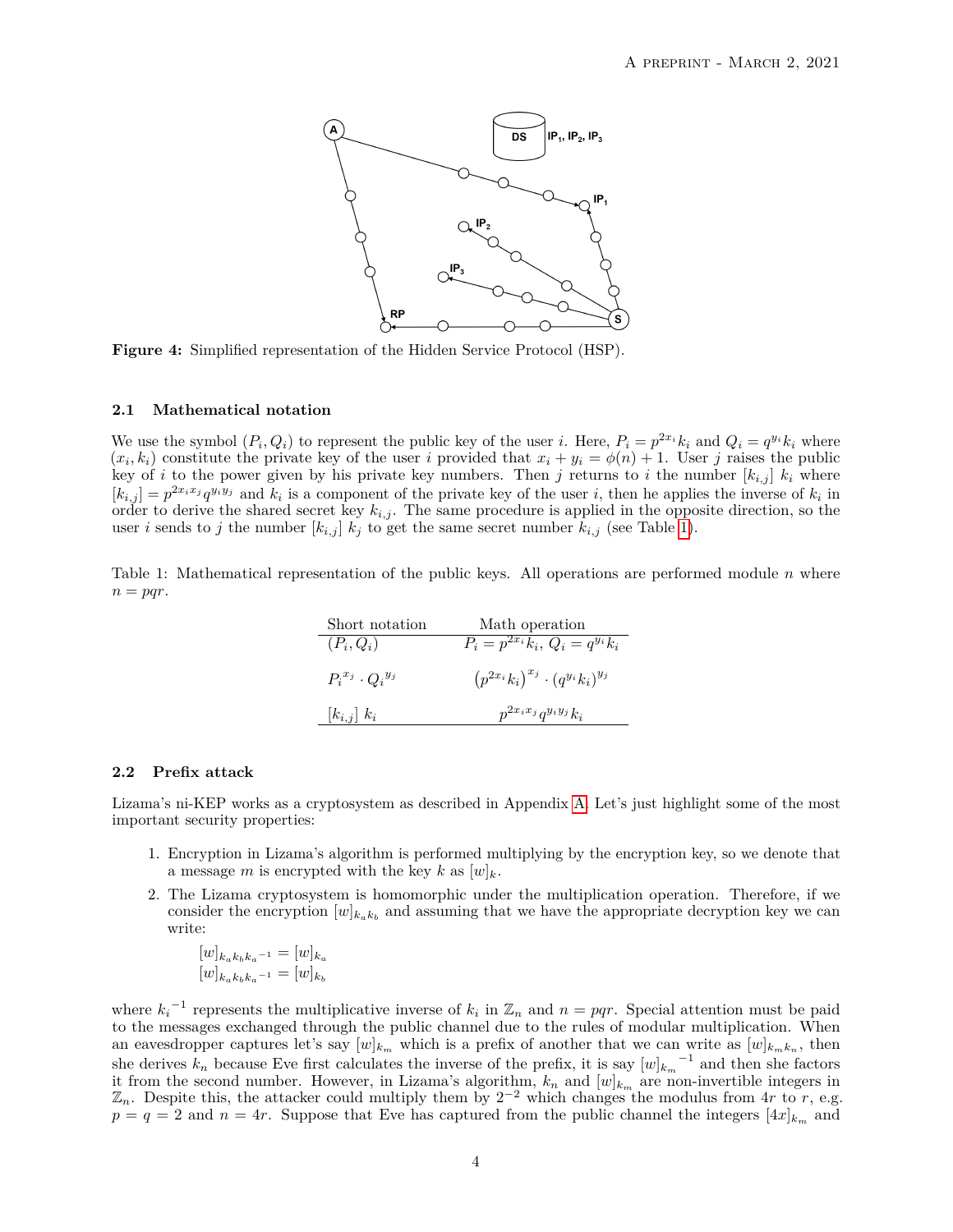$[4x]_{k_m k_{n_1}}$  both in the module 4r, and then she divides each of them by  $2^{-2}$ , then Eve gets  $k_n$  because  $([x]_{k_m})^{-1} \cdot ([x]_{k_m k_n}) = k_n \mod r$ . To avoid a prefix attack,  $k_n$  should be chosen to be greater than the prime integer *r*.

#### **2.3 Non-traceability with Lizama's ni-KEP**

Lizama's non-traceable protocol is depicted in Figures [5](#page-4-0) and [6.](#page-5-0) The general idea is that node *i* can establish a secret key with node *j* but preserving anonymity of node *i* because *i* uses the public constructor  $(P_i, Q_i)$  to send  $[k_{jw}]_{k_j}$  to *j* along with the temporary public constructor  $(P_w, Q_w)$ . Let us describe the steps of the protocol:

- 1. Using B's public key  $(P_b, Q_b)$ , Alice computes  $[k_{bx}]_{k_b}$  and sends it to B along the constructor  $(P_x, Q_x)$ labeled as a Create command.
- 2. B derives  $k_{bx}$  and he takes  $(P_x, Q_x)$  to compute  $[k_{bx}]_{k_x}$ , then he sends it back to Alice inside a Created command who derives  $k_{bx}$ , the secret key between A and B.
- 3. Using C's public key  $(P_c, Q_c)$ , Alice computes and sends  $[k_{cy}]_{k_c}$  to B along the constructor  $(P_y, Q_y)$ inside a Relay command and encrypted with *kbx*.
- 4. B decrypts the message with  $k_{bx}$  so he gets  $[k_{cy}]_{k_c}$ , now he knows the identity of the next node and the public constructor  $(P_y, Q_y)$ , then B forwards them to C inside a Create C command.
- 5. C derives  $k_{cy}$  and he responds with  $[k_{cy}]_{k_y}$  to B inside a Created C command, then C encrypts the packet with  $k_{bx}$  and forwards it to A as a Relay B command. Alice decrypts the command and she derives *kcy*, the secret key between A and C.
- 6. Using D's public key  $(P_d, Q_d)$ , Alice computes  $[k_{dz}]_{k_d}$  and sends them to B along the constructor  $(P_z, Q_z)$  encrypted with  $k_{cy}$  inside a Relay B command. B forwards the packet to C as a Relay C command, then C decrypts the message using *kcy*.
- 7. C gets  $[k_{dz}]_{k_d}$ , the name of D and the public constructor  $(P_z, Q_z)$ , then he forwards them to D inside a Create D command.
- 8. D derives  $k_{dz}$  and responds with  $[k_{dz}]_{k_z}$  to C as a Created D command. Then C encrypts it with  $k_{cy}$ and forwards it to B as a Relay C command, then C forwards it to A as a Relay B command.
- 9. Alice decrypts the packet and derives *kdz*, the secret key between A and D.

In the protocol has not been appended the hash value of the shared key into the packet response. We incorporates this functionality in the reverse packets depicted in Fig. [7.](#page-5-1)

<span id="page-4-0"></span>

**Figure 5:** Circuit initialization protocol using ni-KEP.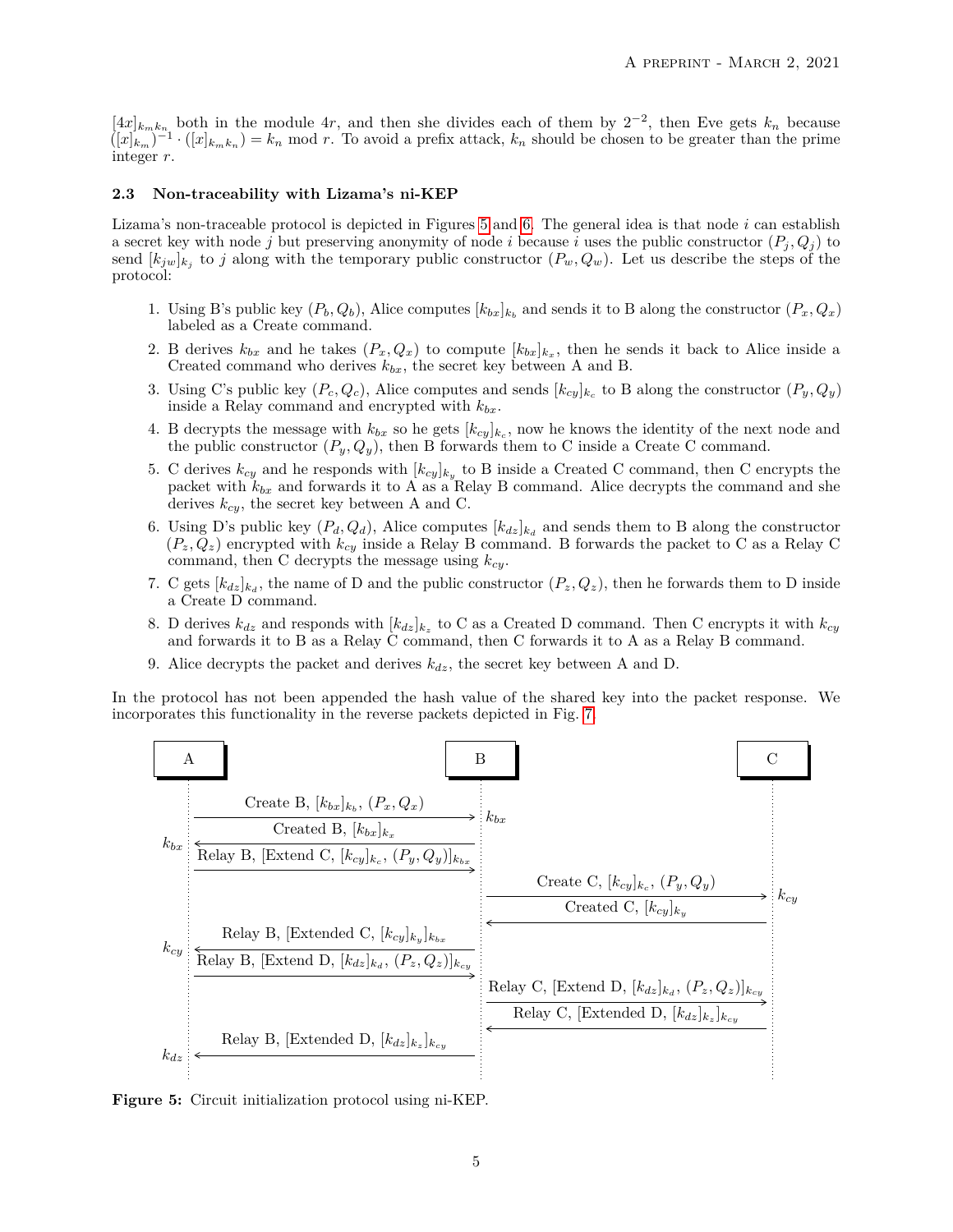<span id="page-5-0"></span>

**Figure 6:** Circuit initialization (cont).

<span id="page-5-1"></span>

**Figure 7:** Hash integrity check. The packets in the opposite direction contain the Hash value of the shared key.

## **3 Discussion**

After the third round of evaluation has been completed, NIST has chosen seven algorithms and eight alternative methods. Four of them are public key encryption and key-establishment systems. Three algorithms correspond to digital signature. In the first category are CRYSTALS-KYBER, NTRU-HPS, SABER which are latticebased, while Classic McEliece is a public key encryption system based on code theory. In relation to digital signature schemes, CRYSTALS-DILITHIUM and FALCON are lattice-based and Rainbow is a multivariatebased method. Since our approach falls into the first category, we found that public keys size in Lizama's protocol has the smallest size: 0.256 kilobytes when *n* reaches 1024 bits (see Table [2\)](#page-6-1).

Even more in [\[25\]](#page-8-11) has been demonstrated that Lizama's protocol can be scaled to support digital certificates and interoperability across different certification domains. For the reasons discussed above, we consider our approach to be very promising to achieve user anonymity in data networks in the pre-quantum and quantum era, since the size of the keys is highly competitive leading to greater computing speed and efficiency.

## **4 Conclusions**

In this research we have discussed a new approach to circuit-based communication to achieve user anonymity through Lizama's non-invertible key exchange protocol. Since the circuit communication is the foundation of the onion routing protocol, it can be properly enhanced to anonymize web services as well.

The non-invertible key exchange algorithm has been conceived on the basis of perfect secrecy, thus the approach presented here can be properly used in the pre-quantum and quantum era since Lizama's protocol has the smallest key size when compared to main post-quantum schemes. Furthermore Lizama's protocol can be scaled to support digital certificates and interoperability across different certification domains.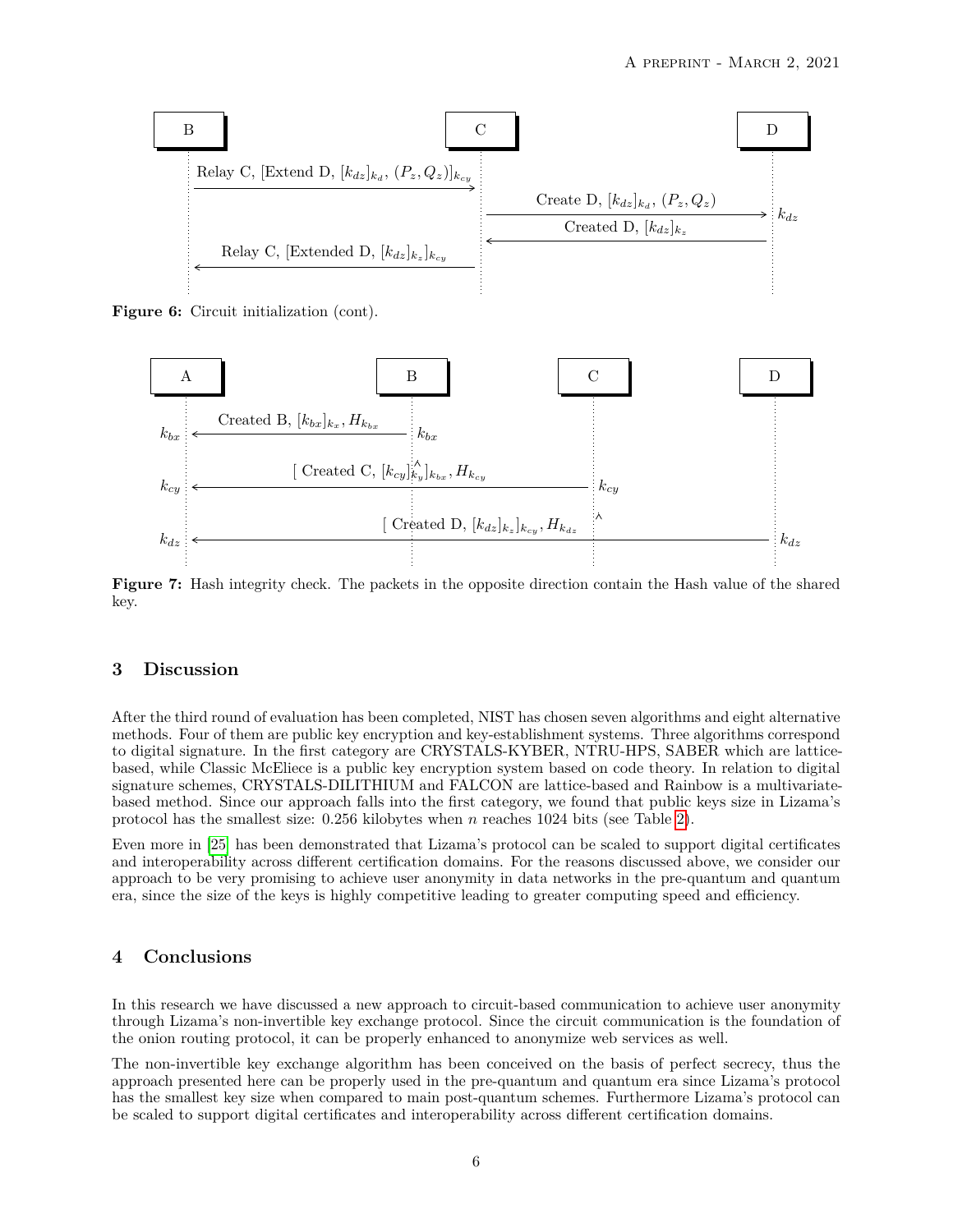| Scheme                  | System             | Public Key (KB)            | Private Key (KB)  | Signature (KB)  |
|-------------------------|--------------------|----------------------------|-------------------|-----------------|
|                         | LIZAMA'S KEP       | $\overline{0.256 - 0.512}$ | $0.192 - 0.384$   |                 |
| Public Key/             | Classic McEliece   | $261, 120 - 1, 357, 824$   | $6,492 - 14,120$  |                 |
| KEM<br>CRYSTALS-KYBER   |                    | $1.632 - 3.168$            | $0.8 - 1.568$     |                 |
|                         | NTRU-HPS           | $0.931 - 1.230$            | $1.235 - 1.592$   |                 |
|                         | SABER              | $0.672 - 1.312$            | $1.568 - 3.040$   |                 |
| Signature<br>Algorithms | CRYSTALS-DILITHIUM | $1.312 - 2.592$            |                   | $2.420 - 4.595$ |
|                         | <b>FALCON</b>      | $0.897 - 1.793$            |                   | $0.666 - 0.280$ |
|                         | Rainbow            | $157.8 - 1,885.4$          | $101.2 - 1,375.7$ | $0.066 - 0.212$ |

<span id="page-6-1"></span>Table 2: A comparison of Lizama's protocol in relation to the National Institute of Standards and Technology (NIST) Round 3 finalist algorithms is shown in the categories of public key encryption and key-establishment methods [\[28\]](#page-8-14).

# <span id="page-6-0"></span>**A Lizama's Key Exchange Protocol**

Lizama's key exchange protocol was introduced in [\[24,](#page-8-10) [25\]](#page-8-11) and is illustrated in Fig. [8.](#page-7-9) The public key of user *i* (*a* for Alice, *b* for Bob) has two components  $(P_i, Q_i)$  where  $P_i = p^{2x_i} k_i \text{ mod } n$  and  $Q_i = q^{y_i} k_i \text{ mod } n$ . The value  $x_i$  is chosen randomly while  $y_i$  is computed according to the relation  $y_i = \phi(n) - x_i + 1$ . The module *n* is the product of three public integer primes, so that  $n = p \cdot q \cdot r$  where *p* and *q* are small prime numbers and *r* is a big integer prime. To achieve indistinguishability *p* and *q* are suggested to be 2, since 2 is a primitive root module  $r$  [\[24\]](#page-8-10). The exponent is chosen to be  $2x_i$  instead of  $x_i$  to avoid a multiplication attack. The  $x_i$  value constitutes along  $k_i$  the private key of user *i* where  $k_i$  is an invertible integer in the ring  $\mathbb{Z}_n$ . Users exchange their public keys  $(P_i, Q_i)$  as well as the integer module *n*. The steps of the protocols are summarized as follows:

1. Once public keys have been exchanged, the users perform two operations over the numbers received: exponentiation and multiplication as indicated in Tab. [3.](#page-6-2)

<span id="page-6-2"></span>

| Table 3: Exponentiation and multiplication are performed by users after their public keys have been exchanged. |  |  |  |
|----------------------------------------------------------------------------------------------------------------|--|--|--|
|                                                                                                                |  |  |  |

| User       | Operation                                                                    | Result                                      |
|------------|------------------------------------------------------------------------------|---------------------------------------------|
| Alice      | $(p^{2x_b} \cdot k_b \mod n)^{x_a} \cdot (q^{y_b} \cdot k_b \mod n)^{y_a} =$ | $p^{2x_bx_a}q^{y_by_a} \cdot k_b \mod n$    |
| <b>Bob</b> | $(p^{2x_a} \cdot k_a \mod n)^{x_b} \cdot (q^{y_a} \cdot k_a \mod n)^{y_b} =$ | $p^{2x_a x_b} q^{y_a y_b} \cdot k_a \mod n$ |

<span id="page-6-3"></span>2. To derive the results in the right column of Table [3,](#page-6-2) Euler's theorem is applied in  $\mathbb{Z}_n$ . The theorem is written in Eq[.1](#page-6-3) where  $n = pqr$  and  $\phi(n) = (p-1)(q-1)(r-1)$ . Here, *k* and *n* are relative prime each other, so *k* is an invertible integer in  $\mathbb{Z}_n$ . Thus, according to Eq[.1](#page-6-3) we have  $k^{\phi(n)+1} = k^{\phi(n)} \cdot k^1 = k$ .

$$
k^{\phi(n)} \equiv 1 \text{ mod } n \tag{1}
$$

3. Users exchange the resulting value  $p^{2x_a x_b} q^{y_a y_b} k_i \text{ mod } n$ , which is multiplied by the corresponding inverse  $k_i^{-1}$  at each side to derive the secret shared key  $p^{2x_a x_b} q^{y_a y_b}$  mod *n* as depicted in Fig. [8.](#page-7-9)

# **A.1 Encryption-system**

In Fig. [3,](#page-2-0) the secret shared key  $k_s$  is a non-invertible number in  $\mathbb{Z}_n$ , thus a convenient method to achieve a cipher-system and secret communication is to divide  $k_s = p^{2x_a x_b} q^{y_a y_b} \mod n$  by pq. Now, Alice and Bob can compute its multiplicative inverse  $k_r^{-1}$ . The enciphered message is obtained as  $c = m \cdot k_r$  mod *r* and the original plaintext is recovered as  $m = c \cdot k_r^{-1} \mod r$  because  $m = m \cdot k_r k_r^{-1} \mod r$ . To send a message encoded as an integer in  $\mathbb{Z}_r$ , the number *m* must be less than *r*.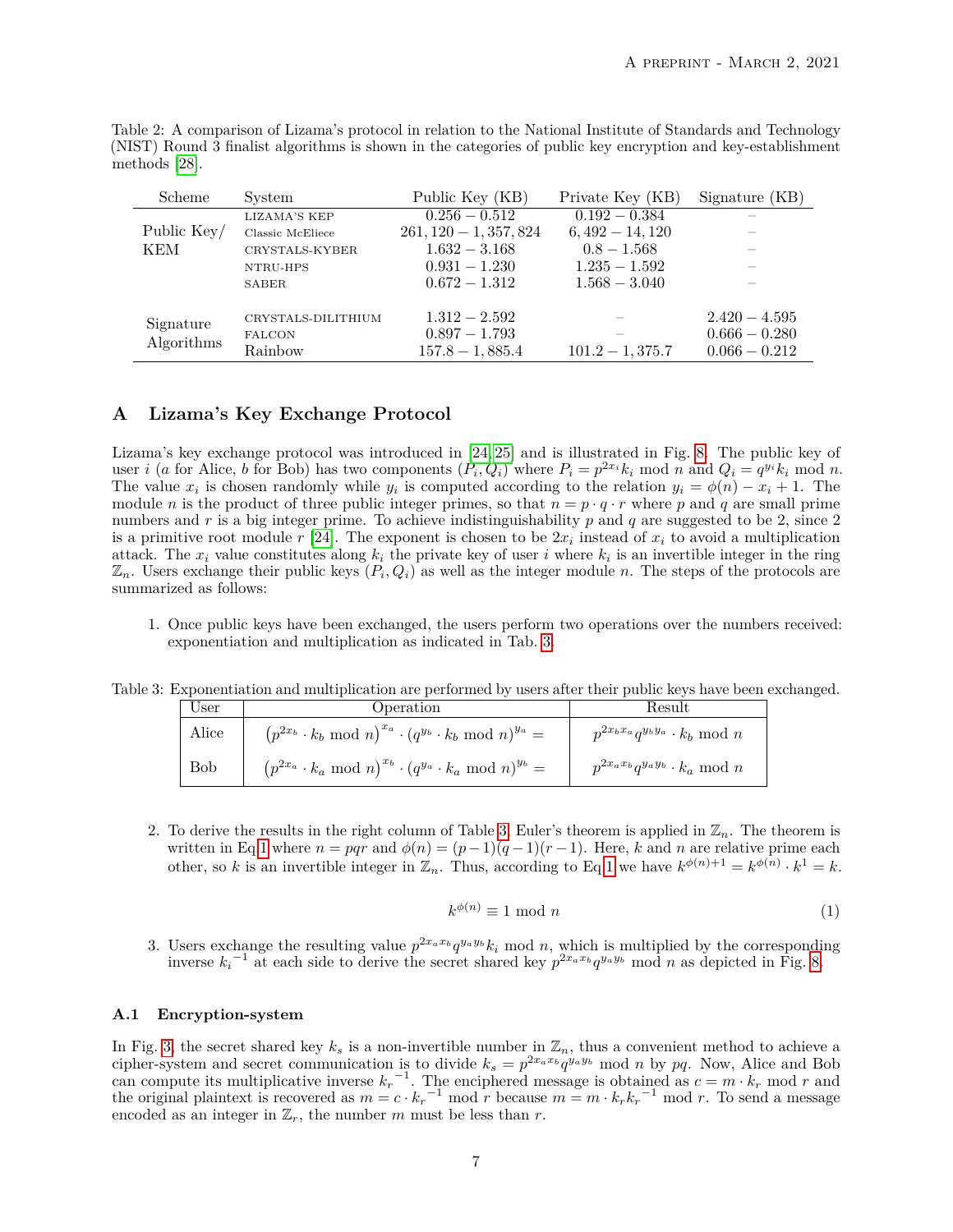<span id="page-7-9"></span>

**Figure 8:** Lizama's non-invertible KEP [\[24\]](#page-8-10). All operations are modulo *n* where  $n = pqr$ . According to Euler's theorem  $k^{\phi(n)+1}$  mod  $n = k$  because  $k$  is an invertible integer in  $\mathbb{Z}_n$ .

Table 4: Encryption/decryption mathematical relations.

| Message    | Mathematical relation         |
|------------|-------------------------------|
| Encryption | $c = m \cdot k_r \mod r$      |
|            |                               |
| Decryption | $m = c \cdot k_r^{-1} \mod r$ |

## **References**

- <span id="page-7-0"></span>[1] Peter W Shor. Algorithms for quantum computation: Discrete logarithms and factoring. In *Foundations of Computer Science, 1994 Proceedings., 35th Annual Symposium on*, pages 124–134. IEEE, 1994.
- <span id="page-7-1"></span>[2] Marco A Barreno. The future of cryptography under quantum computers. 2002.
- <span id="page-7-2"></span>[3] Information Technology Laboratory. PQC Standardization Process: Third Round Candidate Announcement. <https://csrc.nist.gov/news/2020/pqc-third-round-candidate-announcement>, 2020. [Online; accessed 08-October-2020].
- <span id="page-7-3"></span>[4] Lily Chen, Lily Chen, Stephen Jordan, Yi-Kai Liu, Dustin Moody, Rene Peralta, Ray Perlner, and Daniel Smith-Tone. *Report on post-quantum cryptography*, volume 12. US Department of Commerce, National Institute of Standards and Technology, 2016.
- <span id="page-7-4"></span>[5] H Bennett Ch and G Brassard. Quantum cryptography: public key distribution and coin tossing int. In *Conf. on Computers, Systems and Signal Processing (Bangalore, India, Dec. 1984)*, pages 175–9, 1984.
- <span id="page-7-5"></span>[6] Luis A Lizama-Pérez, J Mauricio López, Eduardo De Carlos-López, and Salvador E Venegas-Andraca. Quantum flows for secret key distribution in the presence of the photon number splitting attack. *Entropy*, 16(6):3121–3135, 2014.
- [7] Luis Adrian Lizama-Pérez, José Mauricio López, and Eduardo De Carlos López. Quantum key distribution in the presence of the intercept-resend with faked states attack. *Entropy*, 19(1):4, 2016.
- [8] López JM Lizama-Perez LA. Quantum key distillation using binary frames. *Symmetry*, 12(6):1053, 2020.
- <span id="page-7-6"></span>[9] Luis Adrián Lizama-Pérez, Emmanuel H Samperio, et al. Beyond the limits of shannon's information in quantum key distribution. *Entropy*, 23(2):229, 2021.
- <span id="page-7-7"></span>[10] Daniel J Bernstein and Tanja Lange. Post-quantum cryptography. *Nature*, 549(7671):188–194, 2017.
- <span id="page-7-8"></span>[11] Robert J McEliece. A public-key cryptosystem based on algebraic. *Coding Thv*, 4244:114–116, 1978.